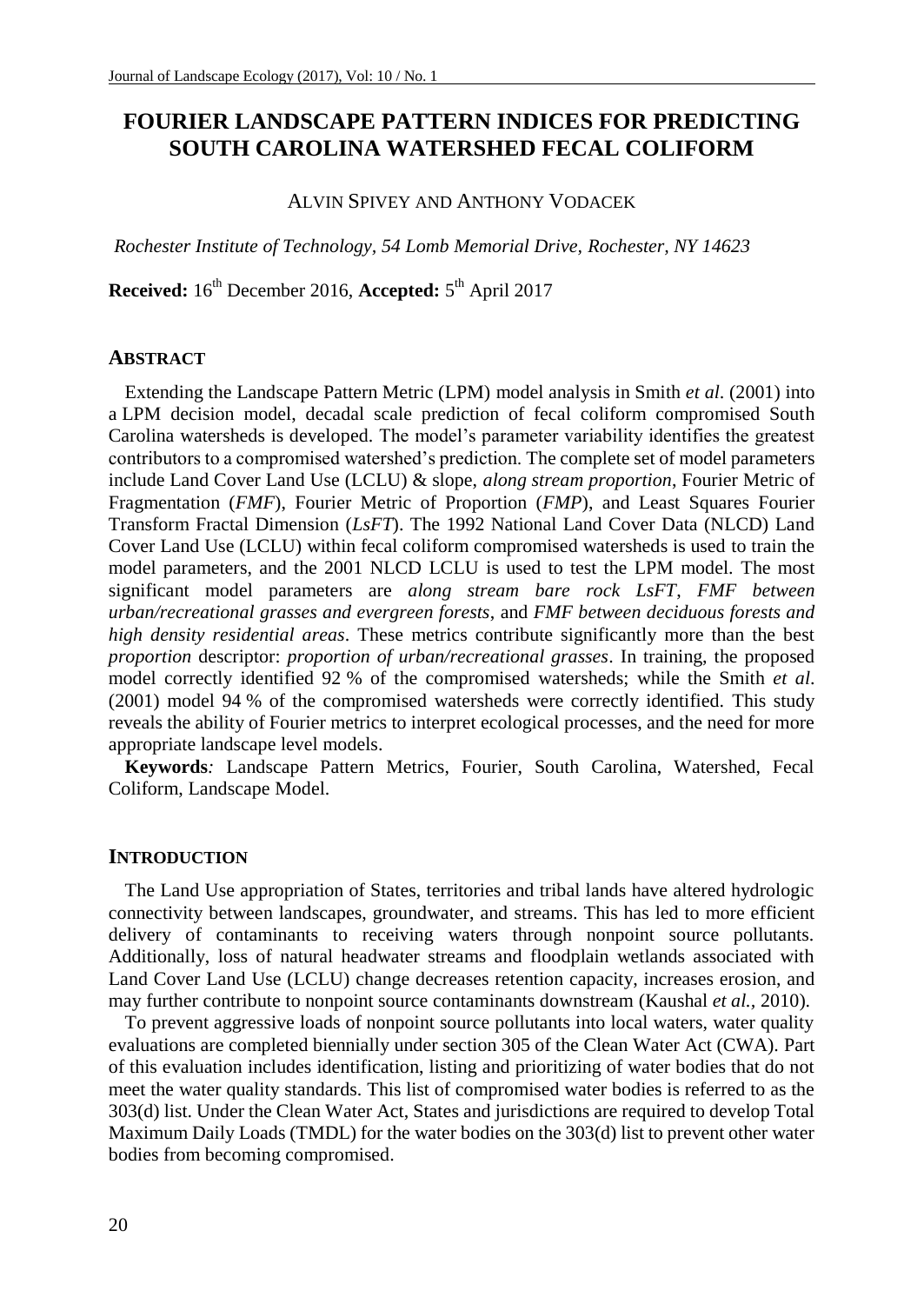Smith *et al.* (2001) reports on LPM for a majority  $(-65\%)$  of the South Carolina sites placed on the 303(d) list due to levels of fecal coliform. These high concentrations of fecal coliform are indicative of pollution that cannot be tracked to effluent emanating from a pipe, discharging into the water body. The Landscape Pattern Metrics (LPM) of Smith *et al*. (2001) indicate watershed LCLU characteristics as a contributor to South Carolina's nonpoint source fecal coliform problem—particularly for watersheds with large proportions of urban Land Cover and agriculture on steep slopes (> 9 %) (Jennings *et al.,* 2004; Jones *et al*., 2001, Smith *et al.,* 2001; Vogelmann *et al.,* 2001; Wickham *et al.,* 2000). However, their work did not identify which watersheds suffered from these LCLU characteristics.

The analysis shown here extends the work done by Smith *et al*. (2001), using updated watershed delineations from the National Hydrography Dataset (NHD) (NHD, 2009), the 303(d) list (SCD, 2009) for 1992 and 2001, U.S. Multi-Resolution Land Characteristics Consortium (MRLC) National Land Cover Data (NLCD) (MRL, 2009), and a set of *proportion* LPM. The aim of this study is to present the proposed composition and connectivity Fourier Landscape Pattern Metrics' factor analysis, revealing their abilities as Indicators of Fecal Coliform loads. This information is used in landscape level models to predict which watersheds may be compromised in the future.

## **DATA**

There are multiple Geographic Information System (GIS) data layers used to identify and create LPM that are aware of geographic detail, political boundaries, chemical variables, and anthropogenic effects. All of these data are overlaid across Land Cover Land Use (LCLU) products using the CWA fecal coliform census, and recent 14-digit NHD stream and watershed delineations.

## **National Land Cover Data**

1992 and 2001 National Land Cover Data (NLCD) are a 21-category LCLU classification scheme (see Table 1) and a 19-category LCLU classification scheme (see Table 2). Outside of the differences between the number of categories from 1992 to 2001, the LCLU classification schemes are equivalent. The map is based primarily on the unsupervised classification of Landsat TM 1992 imagery. Ancillary data sources include topography, census, agricultural statistics, soil characteristics, other land cover maps, and wetland data. The NLCD classification is raster data with spatial resolution 30 (*m*). The seamless product is cast to the Albers Equal-Area conic projection, references to the North American Datum of 1983 (NAD83).

An example of NLCD LCLU products for Columbia, SC in 1992 and 2001 are shown in Figure 1. Class descriptions and codes from NLCD 1992 and NLCD 2001 are derived from components of the Anderson Level I and II (Anderson et al, 1976) and National Oceanic and Atmospheric Administration (NOAA) Coastal Change and Analysis Program (C-CAP) Land Cover classes (MRL, 2010). The accuracy between 1992 and 2001 data have not been settled, however the increased 2001 NLCD LCLU details is most obvious along streams, like in Figure 1.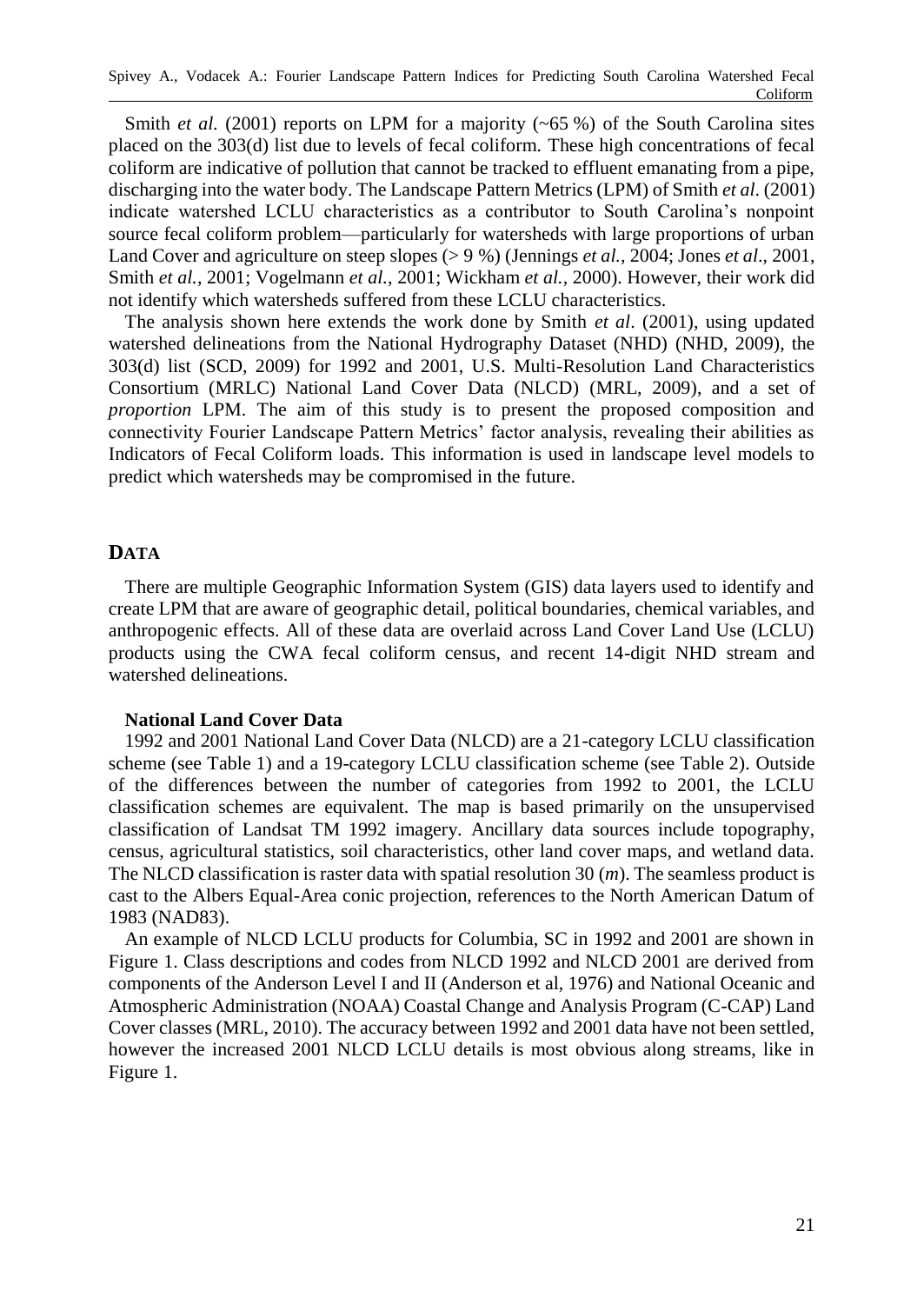| LCLU class code | Anderson Level II attribute class description |  |
|-----------------|-----------------------------------------------|--|
| 11              | Open Water                                    |  |
| 12              | Perennial Ice/Snow                            |  |
| 21              | Low Intensity Residential                     |  |
| 22              | <b>High Intensity Residential</b>             |  |
| 23              | Commercial, Industrial, Transportation        |  |
| 31              | Bare Rock, Sand                               |  |
| 32              | Quarry, Strip Mine, Gravel Pits               |  |
| 33              | <b>Transitional Barren</b>                    |  |
| 41              | <b>Deciduous Forest</b>                       |  |
| 42              | <b>Evergreen Forest</b>                       |  |
| 43              | <b>Mixed Forest</b>                           |  |
| 51              | Shrubland                                     |  |
| 61              | Orchards, Vineyards, Other                    |  |
| 71              | Grassy, Herbaceous                            |  |
| 81              | Pasture, Hay                                  |  |
| 82              | Row Crops                                     |  |
| 83              | <b>Small Grains</b>                           |  |
| 84              | Fallow                                        |  |
| 85              | <b>Urban, Recreational Grasses</b>            |  |
| 91              | Woody Wetlands                                |  |
| 92              | <b>Emergent Herbaceous Wetlands</b>           |  |

**Table 1: Descriptions of LCLU attributes class codes for 1992 NLCD (Anderson** *et al.,* **1976)**

To maintain LPM model precision between 1992 and 2001, all datasets are registered to the same general LCLU code used by Smith *et al*. (2001). The LCLU codes include: urban (11, 21, 22, 23, 31, 32, 33), natural vegetation (41, 42, 43, 52, 71, 90, 91, 92, 95), and agriculture (81, 82, 85). Statistical analysis and interpretation is done for the full 1992 LCLU code in Table 1. It is only when LPM are incorporated into the model that the general urban, vegetation, and agriculture codes from Smith *et al*. (2001) are used.

### **National Hydrography Dataset**

Digital coverage of the 2001 14-digit hydrologic unit code (HUC) watersheds were obtained from the South Carolina Department of Health and Environmental Control (DHEC). They are  $1,032$  watersheds that range in size from  $4.5$  to  $226(km^2)$ . These watersheds are clipped to the SC border, with those watersheds on the South Carolina-to-North Carolina border not delineated by interfluves removed. For context, Figure 2 overlays the South Carolina Hydrologic Unit Map across the Georgia-Carolina political boundaries. The 14-digit HUC NHD is cast to the Albers Equal-Area Conic projection, referenced to NAD83, and rasterized using a cell size of 30 (*m*).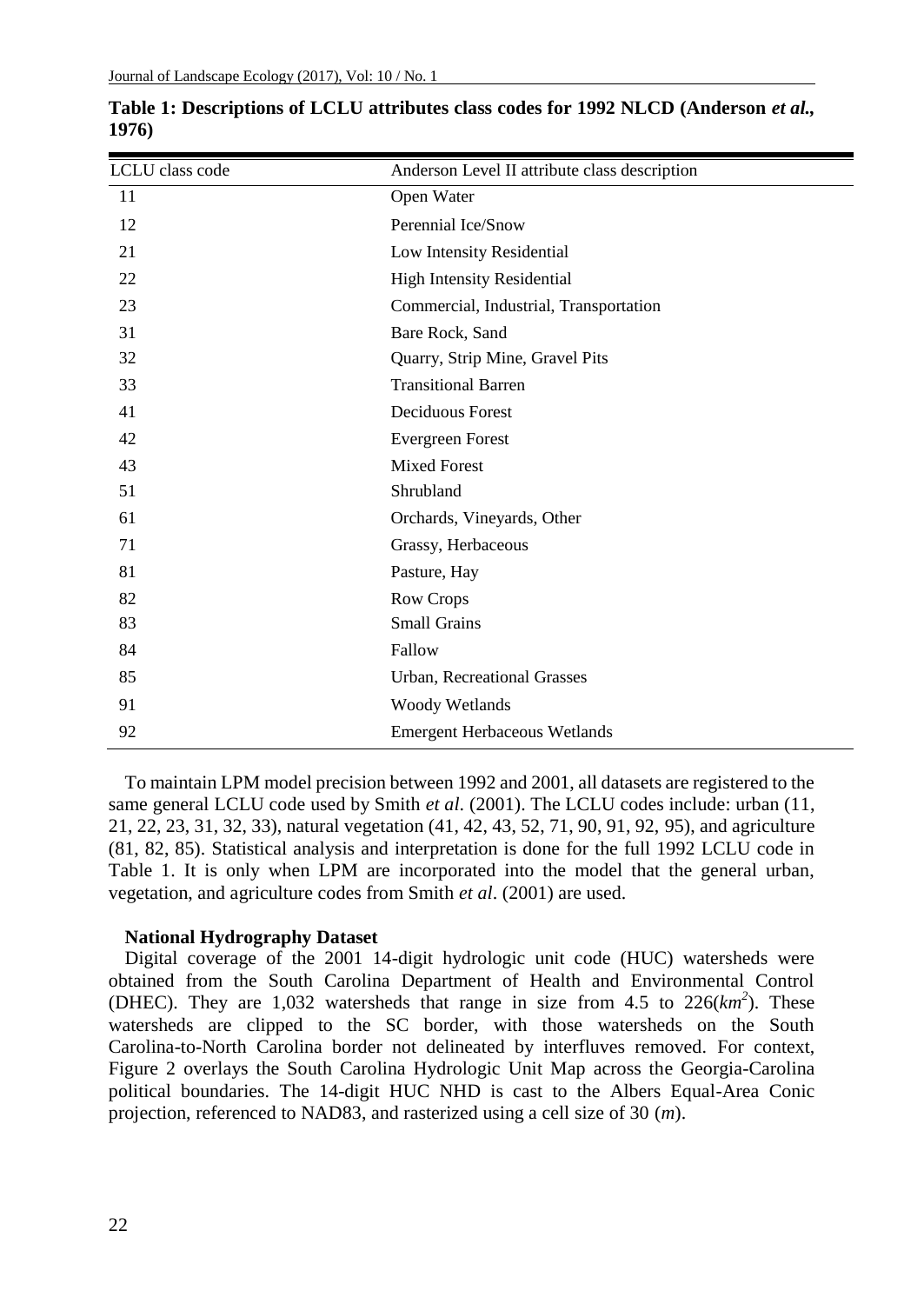## **The 1992 and 2001 SC 303(d) list**

Which watersheds were compromised by fecal coliform in 1992 and 2001 were obtained from the SC DHEC archived 303(d) lists. Two sampling strategies were employed in gathering the water quality data. Primary test points, established near high-use waters, are tested every month throughout the year; while secondary points, located near areas with a history of impairment problems, are tested for six months of the year during the summer. A map of the 2001 303(d) list fecal coliform compromised watersheds is shown in Figure 3. Out of the total 1,032 watersheds, 471 (46 %) were compromised in 1992 and 436 (42 %) in 2001.

| LCLU class code (1992 retrofit) | Anderson Level II attribute class description        |  |
|---------------------------------|------------------------------------------------------|--|
| 11                              | Open Water                                           |  |
| 12                              | Perennial Ice/Snow                                   |  |
| 21(85)                          | Developed, Open Space                                |  |
| 22                              | Developed, Low Intensity                             |  |
| 23                              | Developed, Medium Intensity                          |  |
| 24                              | Developed, High Intensity                            |  |
| 31(32, 33)                      | Barren Land, Rock, Sand, Clay                        |  |
| 32                              | Unconsolidated Shore in Coastal Areas                |  |
| 41                              | Deciduous Forest                                     |  |
| 42                              | Evergreen Forest                                     |  |
| 43                              | <b>Mixed Forest</b>                                  |  |
| 52(51)                          | Shrub, Scrub                                         |  |
| 71                              | Grassy, Herbaceous                                   |  |
| 81                              | Pasture, Hay                                         |  |
| 82 (83, 84)                     | <b>Cultivated Crops</b>                              |  |
| 90(91)                          | Woody Wetlands                                       |  |
| 91                              | Palustrine Forested Wetland in Coastal Areas Only    |  |
| 92                              | Palustrine Scrub/Shrub Wetland in Coastal Areas Only |  |
| 95 (92)                         | <b>Emergent Herbaceous Wetlands</b>                  |  |
|                                 |                                                      |  |

## **Table 2: Descriptions of LCLU attributes class codes for 2001 NLCD (Anderson** *et al.,* **1976), and the retrofitted 1992 codes**

# **METHODS**

While the CWA fecal coliform census provide measurements of which watersheds are compromised by fecal coliform, descriptions of fecal coliform transport through LCLU have not been measured. These descriptions of the rate at which fecal coliform transports through LCLU are referred to as export coefficients. When export coefficients are multiplied against the coverages area of LCLU, that product allows LCLU to act as a proxy for nutrient load. For reliable fecal coliform predication, nonpoint source fecal coliform export coefficient measurements are substituted by historical nitrogen load export coefficients. Why nitrogen export coefficients can be substituted for fecal coliform export coefficients is discussed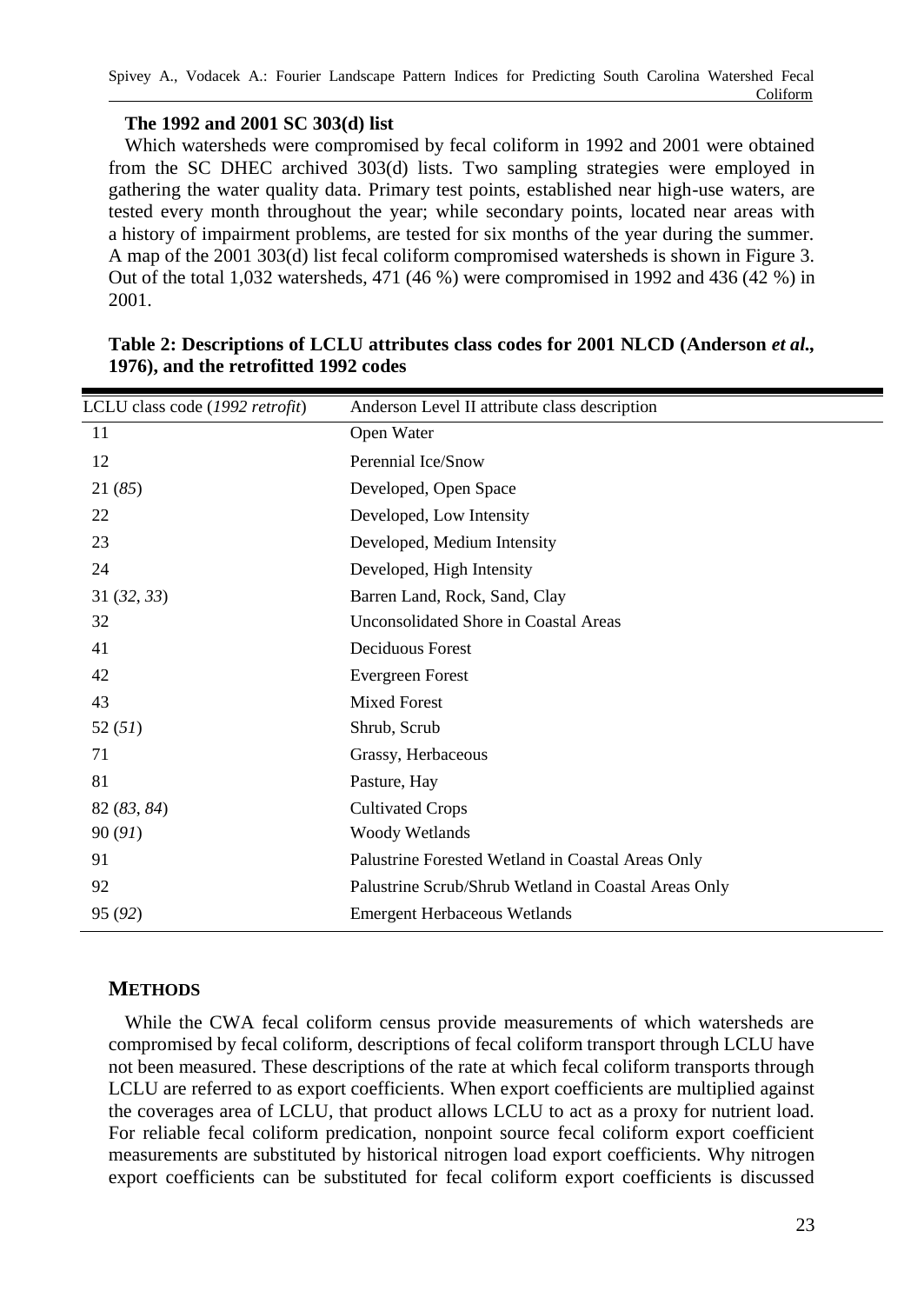below. Each of these assembled data layers, the base map's configuration, and how the LPM are interpreted are explained below as well.

### **Modified Beaulac and Reckhow (1982) LPM model**

Nutrient export coefficients are the flow rates multiplied by the amount (area) of a given LCLU type. When modeling the likelihood of increased nutrient loads due to difference in land-cover composition, broad LCLU categories (*i.e.* urban, natural vegetation, and agriculture) can be reliably used as watershed level Indicators of nutrient load (Vogelmann *et al.,* 1998a,b; Zhu *et. al.,* 2000).

## **Fig. 1: A chip of the National Land Cover Database (NLCD) Columbia, SC in 1992 and 2001**

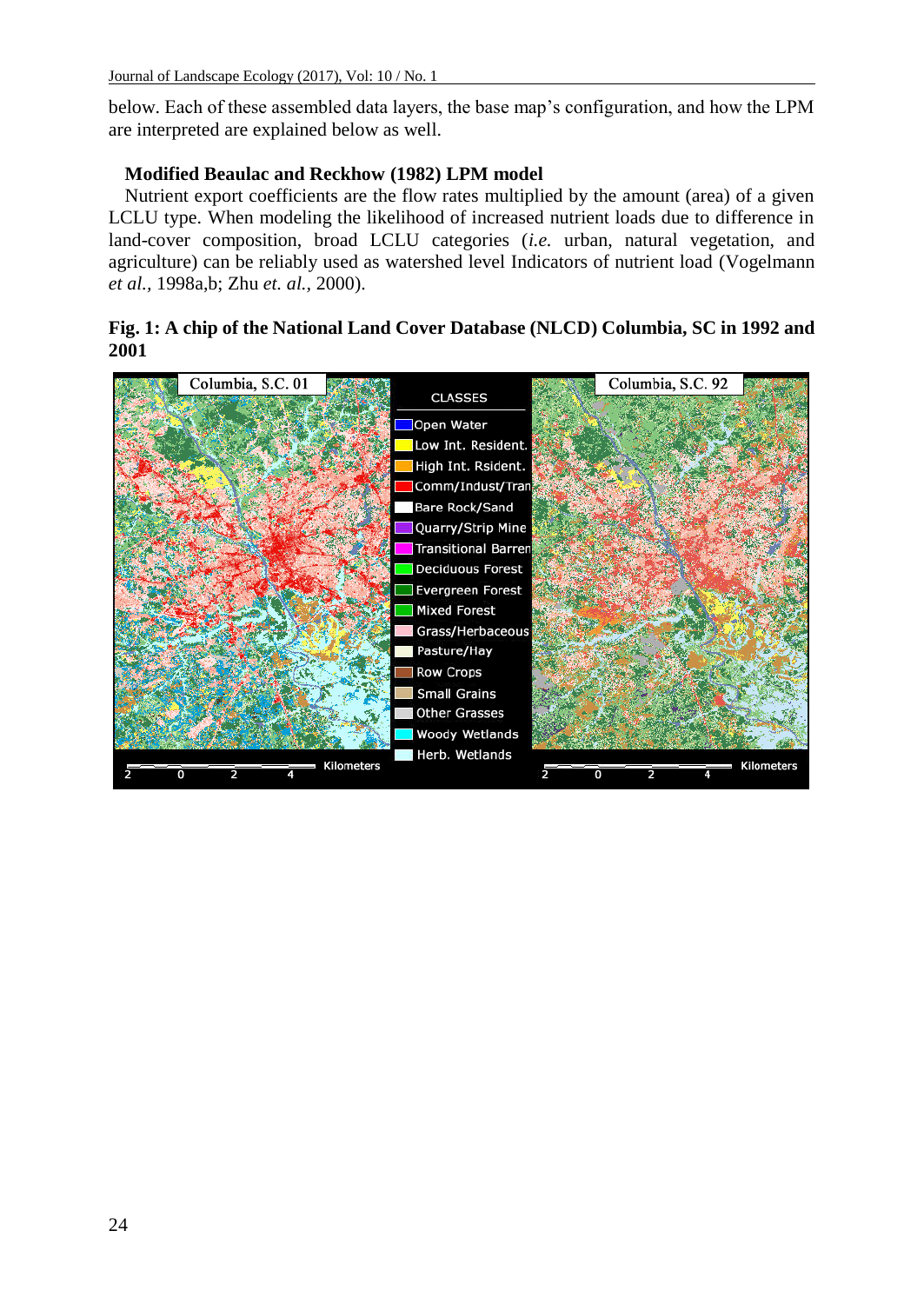**Fig. 2: A map of the South Carolina Hydrologic Unit Map in 2001. The South Carolina Basin is shown in white, while watershed regions shown in a transparent blue across political boundaries have not been clipped**



**Fig. 3: A map of SC watersheds that were compromised in 2001. The watersheds compromised are shown as black, while areas not effected by inordinate fecal coliform loadings are shown as pink**

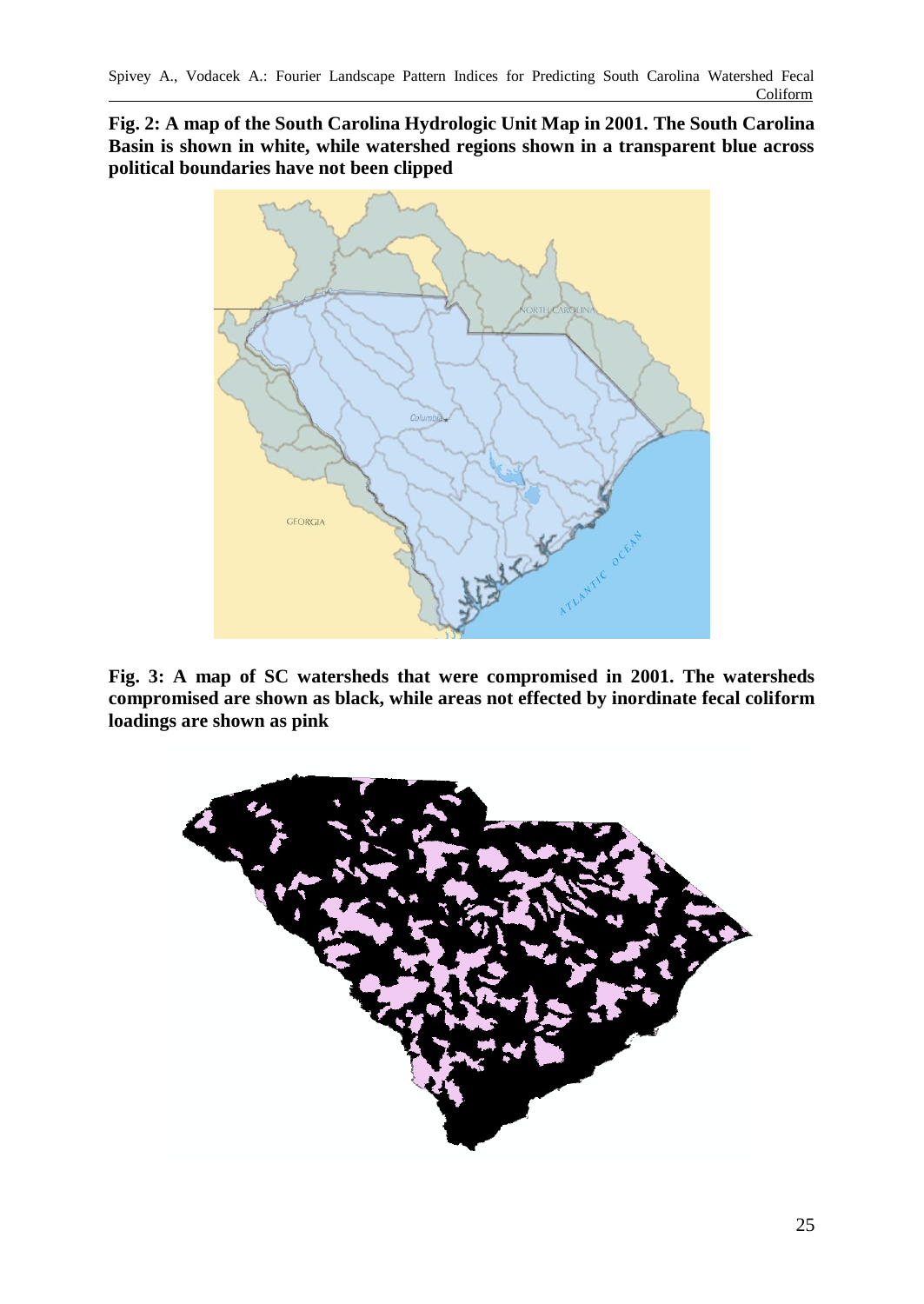The modified Beaulac & Reckhow (1982) LPM model developed here identifies potential fecal coliform compromised watersheds due to an increase in fecal coliform nutrient loads. Baulac & Reckhow (1982) originally used parameters of LCLU composition within a watershed, to model nitrogen and phosphorus loads as:

$$
N, P = \sum_{i}^{n} c_i \cdot A_i. \tag{1}
$$

*N* and *P* loads are estimated as the product of the area *A* of LCLU type *i* and its export coefficient *c<sup>i</sup>* as summed across all *n* LCLU types in the watershed.

This equation can be used in two ways. If areal estimates are known for the different LCLU types, Equation 1 would provide a weighted average estimate of nutrient load for the entire State of SC. In this case *N* and *P* units would be in kilograms per year  $\left[\frac{Kg}{yr}\right]$ . Alternatively, LCLU types could be expressed as a *proportion* of watershed level LCLU types like in Equation 2. Equation 2 provides a weighted average estimate of *N* and *P* nutrient export coefficients,  $\hat{c}_N$  and  $\hat{c}_P$ . Now, the Statewide contribution of individual SC watersheds can be compared in units of kilograms per hectare per year  $\frac{Kg}{h\alpha yr}$ :

$$
\hat{c}_N, \hat{c}_P = \sum_i^n c_i \cdot A \cdot p_i. \tag{2}
$$

Equation 2 was used in the analysis of likely causes of Fecal Coliform loads done by Smith *et al,* (2001).

#### Average-Based Model

By modifying equation 2, how connected LCLU are within watersheds can be included. Taking the average of the *M* proposed LCLU Fourier metrics (*i.e. FMP*, *FMF*, and *LsFT*) as *mi* , and modulating the *proportion* metric by *m<sup>i</sup>* , Equation 3 includes an expression for connectivity into the increased nutrient load prediction model:

$$
\hat{c}_N, \hat{c}_P = \sum_i^n c_i \cdot A \cdot p_i \cdot m_i = \sum_i^n c_i \cdot A \cdot p_i \cdot \frac{\sum_j^M m_{ij}}{M}.
$$
\n(3)

This model applies equal emphasis on each type of watershed sub-basin LCLU pattern by averaging the proposed connectivity Fourier LPM into a connectivity modulation parameter *mij*.

#### Vector-Based Model

Instead of using the model in Equation 3, we can use models that emphasize different types of connected LCLU relationships. This can be done by way of the vector product between a unit reference vector  $\tilde{u}$  whose values are all 1, and the LPM vector  $\tilde{v} \equiv (m_{ij})$  whose values are every *j* watershed sub-basin landscape Indicator for one of the  $i = 3$  watershed sub-basin's aggregate LCLU (*i.e.* urban, natural vegetation or agricultural):

$$
\widetilde{\mathbf{v}} \cdot \widetilde{\mathbf{u}}.\tag{4}
$$

The unit reference vector and the LPM vector are the same if the LPM vector is composed of all ones. This vector would be the LPM response for a landscape that is compact if *FMF* = 1, well connected from *FMP* = 1, and evenly grouped from *LsFT* = 1. Comparing the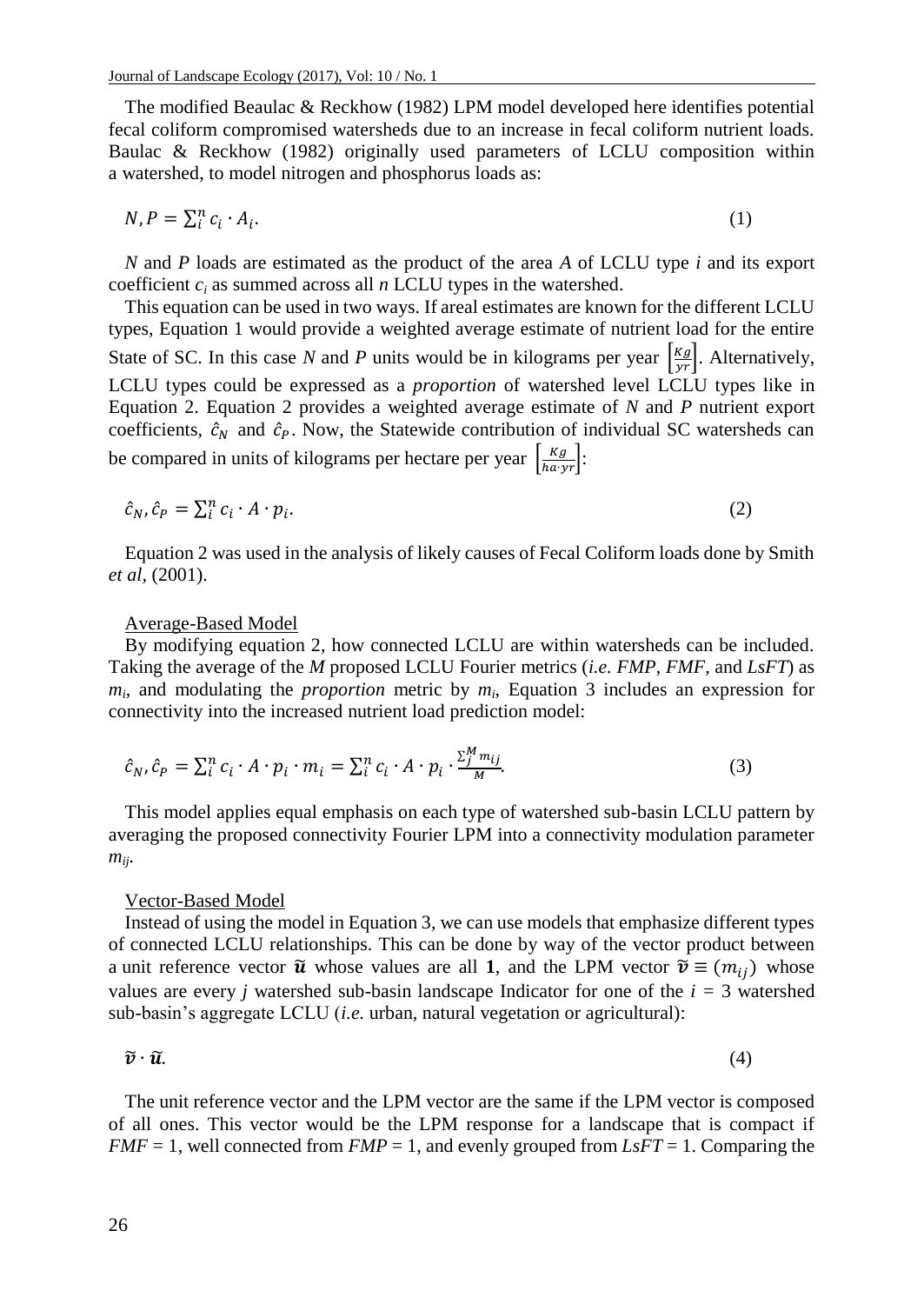LPM vector for how similar it is to this LCLU extreme is mathematically expressed as the similarity between the two vectors, or the vector dot product:

$$
\cos[\theta] = \frac{\partial \tilde{u}}{|\tilde{v}||\tilde{u}|}.\tag{5}
$$

Equation 5 is a LCLU *similarity-based* model.

Conversely, comparing the LPM unit vector to how dissimilar it is to this LCLU extreme is mathematically expressed as the dissimilarity between the two vectors, or the vector cross product:

$$
\sin[\theta] = \frac{|\tilde{v} \times \tilde{u}|}{|\tilde{v}||\tilde{u}|} = \frac{\sqrt{|\tilde{v} \times \tilde{u}|^2}}{|\tilde{v}||\tilde{u}|} = \frac{\sqrt{|\tilde{v}|^2 |\tilde{u}|^2 - (\tilde{v} \cdot \tilde{u})^2}}{|\tilde{v}||\tilde{u}|}. \tag{6}
$$

Equation 6 is a LCLU *dissimilarity-based* model. A high measure of dissimilarity from Equation 6 would indicate a landscape cover that is sparse, not very diverse and lay in no structured pattern. Using the original model parameters from Equation 3, expressions for LCLU similarity and dissimilarity look very close to the average-based model:

$$
\cos[\theta] = \frac{\sum_{j}^{M} m_{ij}}{\sqrt{m_{ij}M}} \Rightarrow \hat{c}_N', \hat{c}_P' = \sum_{i}^{n} c_i \cdot A \cdot p_i \cdot \frac{\sum_{j}^{M} m_{ij}}{\sqrt{m_{ij}M}};
$$
\n(7)

$$
\sin[\theta] = \frac{\sum_{j}^{M} \sqrt{m_{ij}M - m_{ij}^{2}}}{\sqrt{m_{ij}M}} \Rightarrow \hat{c}_{N}'' , \hat{c}_{P}'' = \sum_{i}^{n} c_{i} \cdot A \cdot p_{i} \cdot \frac{\sum_{j}^{M} \sqrt{m_{ij}M - m_{ij}^{2}}}{\sqrt{m_{ij}M}}.
$$
\n(8)

### Model Interpretation

The best  $m_i$  modulation model would vary the existing LCLU *proportion*  $p_i$  to more accurately predict potentially compromised watersheds. The *m<sup>i</sup>* modulation model that increases decision accuracy also provides an interpretation for the cause of nonpoint source fecal coliform loads. Possible model interpretations include: the average-based Equation 3 assumption that any measured connection between LCLU describes nutrient transport in general; the similarity-based Equation 7 assumption that LCLU must be compact, well connected, and evenly grouped to best describe nutrient transport; and the dissimilarity-based Equation 8 assumption that LCLU must be sparse, not very diverse, and lay in no structured pattern to best describe nutrient transport.

To complete the analysis and best describe nutrient transport, the export coefficient parameter  $c_i$  for fecal coliform is necessary, but fecal coliform export coefficients across urban, natural vegetation, and agriculture SC LCLU have not been developed. So instead, well documented nutrient export coefficients for nitrogen loadings are used as a substitute.

### Fecal Coliform Export Coefficients

Fecal coliform is the bacteria that usually reside in the digestive tract of warm blooded animals, and is used in nutrient transport experiments to understand the presence of pathogens in water bodies. Similarly, sources of anthropogenic nitrogen to streams include sewage, animal wastes, fertilizers, and natural sources such as organic matter. Levels of nitrogen can be used to indicate the impact of human settlements and Land Use on the natural environment, provided natural sources of nitrogen (*i.e.* dried blood, poultry waste, fish remains, seabird droppings, bat droppings, corn glutton, acid rain and more of the same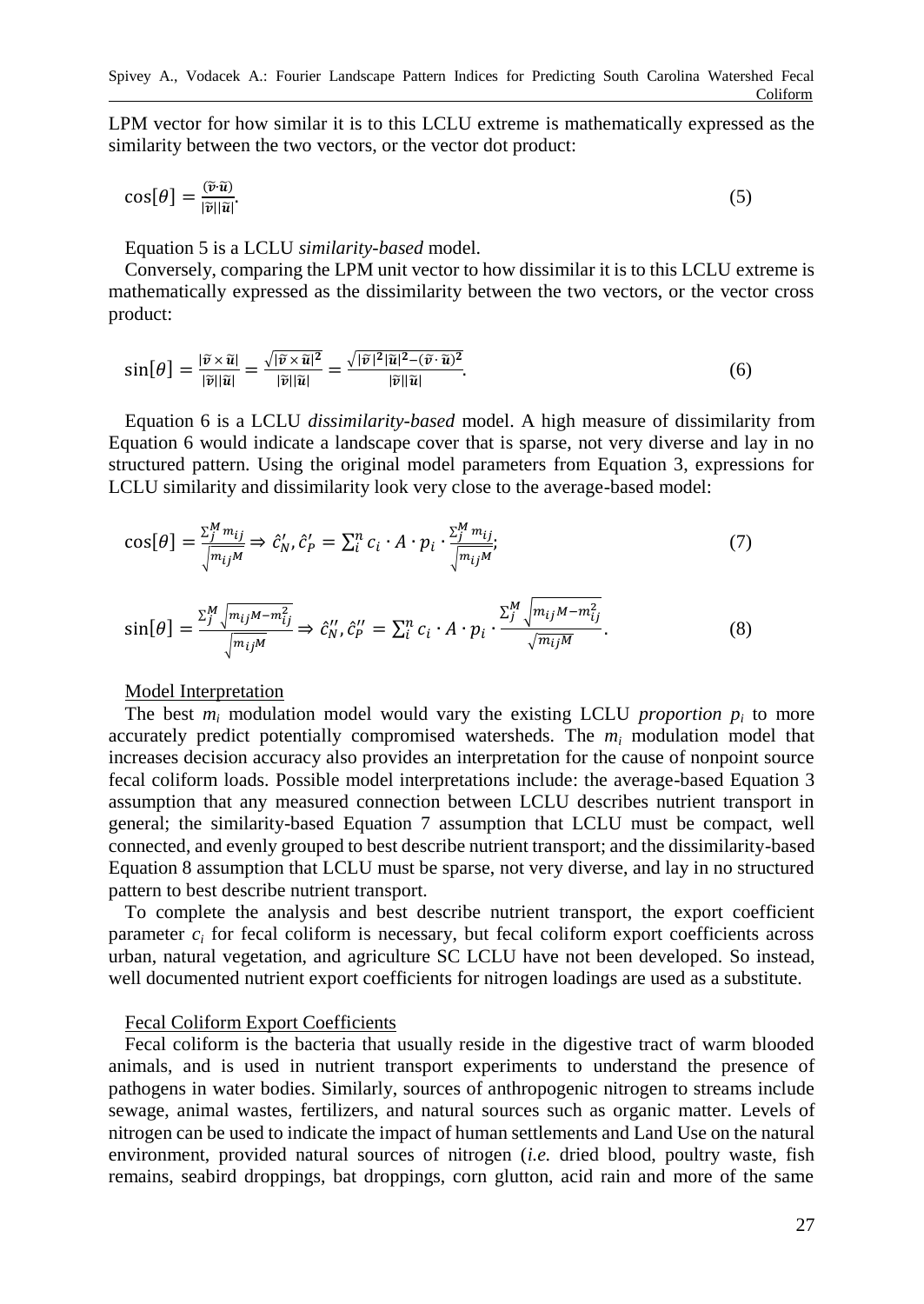(Dorn, 2011)) can be assumed to be negligible. These alternative nitrogen export coefficients become an increasingly better substitution for fecal coliform export coefficients as nitrate contamination of groundwater increases, like that found around some rural-residential areas (Sta, 2010). This study's SC watersheds are mostly composed of rural-residential Land Use, so anthropogenic nitrogen export coefficients are an appropriate substitution for fecal coliform export coefficients in SC watersheds.

The export coefficients used here are shown in Table 3. These export coefficients indicate the potential LCLU annual nitrogen load in kilograms, across one hectare. When used for areal loads in the LPM model (see equation 3 and the discussion in section 2.1), three LCLU aggregates are taken as relevant export coefficient LCLU averages: urban  $(450\frac{kg}{hayr})$ , natural vegetation (173.4 $\left(\frac{Kg}{hayr}\right)$ ), and agriculture (610 $\left(\frac{Kg}{hayr}\right)$ ).

The allowed SC DHEC watershed nitrogen load is  $\frac{200}{100} \frac{[cfu]}{m}$  where the units  $\left[\frac{cfu}{m!}\right]$  are colony forming units per milliliter (S.C. DHEC, 2008). Using the SC DHEC typical watershed gallons per minute flow rate, this  $\frac{200}{100} \left[ \frac{c f u}{m l} \right]$  limit can be expressed as 2986 $\left[ \frac{K g}{yr} \right]$ . This typical watershed annual limit, in units of  $\frac{Kg}{yr}$  is compared to the predicted LPM model potential loads, in units of  $\left|\frac{Kg}{yr}\right|$  and is the threshold used to determine whether a watershed is compromised.

| 2001 LCLU class code                                      | Description                  | $c_N^a$                     |
|-----------------------------------------------------------|------------------------------|-----------------------------|
| 21                                                        | Urban                        | 5.50 (Reckhow et al., 1980) |
| 22                                                        | Urban, Residential           | 6.15 (Reckhow et al., 1980) |
| 23(24)                                                    | Industrial                   | 2.25 (Reckhow et al., 1980) |
| 31                                                        | Subalpine                    | 3.75 (Bondelid et al. 2001) |
| 32                                                        | Strip mines/barren land      | 8.60 (Group, 1998)          |
| 33                                                        | Mostly urban                 | 0.79 (USEPA, 1976)          |
| 41                                                        | Forest                       | 2.50 (USEPA, 1976)          |
| 42                                                        | Forest                       | 2.50 (USEPA, 1976)          |
| 43 (52, 71)                                               | Forest                       | 2.46 (Reckhow et al., 1980) |
| 81                                                        | Pasture                      | 5.10 (MDEO, 2001)           |
| 82                                                        | Row Crops                    | 8.20 (MDEQ, 2001)           |
| 85                                                        | Urban                        | 5.00 (USEPA, 1976)          |
| 91 (90)                                                   | Watershed wetlands           | $0.55$ (Group, 1998)        |
| 92 (95)                                                   | Watershed agricultural basin | $0.60$ (Jeje, 2006)         |
| <sup>a</sup> Nitrogan export coefficient in unite of $Kg$ |                              |                             |

**Table 3: Descriptions of LCLU the nitrogen export coefficients from Jeje (2006)**

<sup>a</sup>Nitrogen export coefficient in units of  $\left[\frac{Kg}{h\alpha yr}\right]$ .

### **Factor Analysis**

The approach to factor analysis is the same as was discussed in Spivey & Vodacek (2017). However, here the correlation matrix  $\hat{\Sigma}$  is populated with LPM values from each of the *t* watersheds, that reveal the observed metric's ability to explain compromised watersheds. The  $\Psi$  diagonal terms are now the LPM's potential to predict fecal coliform loadings. So, the more contribution to independent fecal coliform descriptions  $\bar{\sigma}_i$  a LPM tends to make, the more uniquely able to describe fecal coliform the LPM is—this allows us to say to what degree the observed metric and fecal coliform are unrelated.

In this factor analysis, a direct measure of LPM ability to explain the *p* observed LCLU watershed changes compared to the full set of metrics (*i.e.* LCLU % slope, *along stream*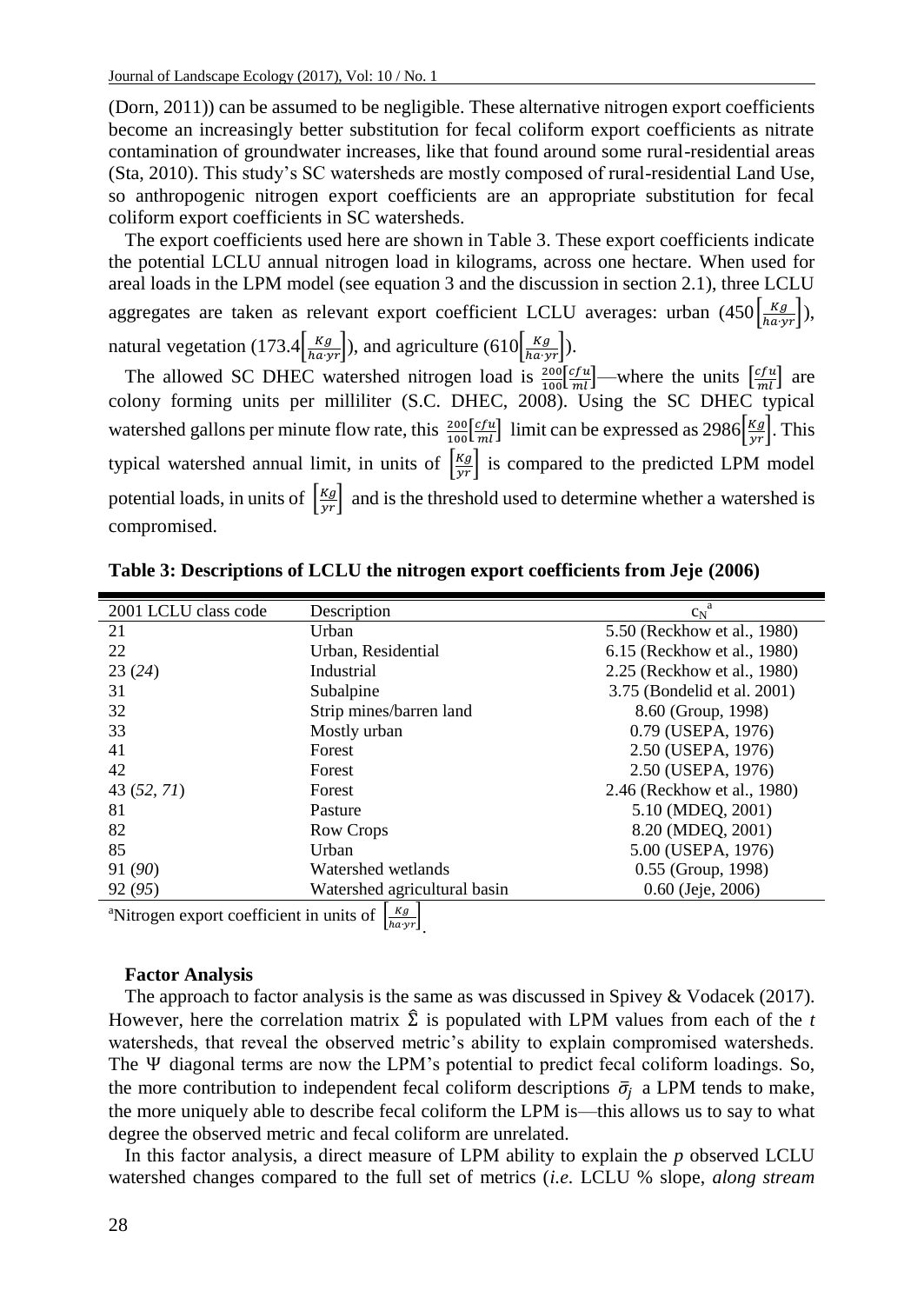*proportion*, *FMF*, *FMP*, and *LsFT*) is obtained. The LPM that contributed most to explained variance are *along stream bare rock LsFT* (with 99.33 % expected contribution to explained variance), *FMF between urban/recreational grasses and evergreen forests* (with 99.32 % expected contribution to explained variance), and *FMF between deciduous forests and high density residential areas* (with 98.66 % expected contribution to explained variance). These metrics contribute significantly more than the best *proportion* descriptor: *proportion of urban/recreational grasses* (having 45.12 % expected contribution to explained variance). The Spivey & Vodacek (2017) Equation used for these estimates is shown below:

$$
\bar{\sigma}_j = \frac{\Psi_{j,j}}{\sigma_{j,j}}.\tag{9}
$$

After the LPM model parameters have been trained on the SC 1992 LCLU watersheds, how effective the model is to predict compromised watersheds is determined by applying the model to SC 2001 LCLU watersheds. The measure of success is the 1992 trained model's ability to identify 2001's fecal coliform compromised watersheds.

## **ANALYSIS**

**Fig. 4: LPM model parameters that typically contribute greater than 50 % to the explained compromised watershed LCLU variability. These LPM parameters are all Fourier based and ranked from left-to-right as most-to-least significant**



contribute to greater than 50 % of the explained compromised watershed LCLU variability. Only these 19 LPM and their contribution are considered as relevant, having contributed to greater than 50 % of the 1992 explained compromised watershed LCLU variability, and are shown in Figure 4. Each of the model parameters determined to be relevant at  $a > 50$  %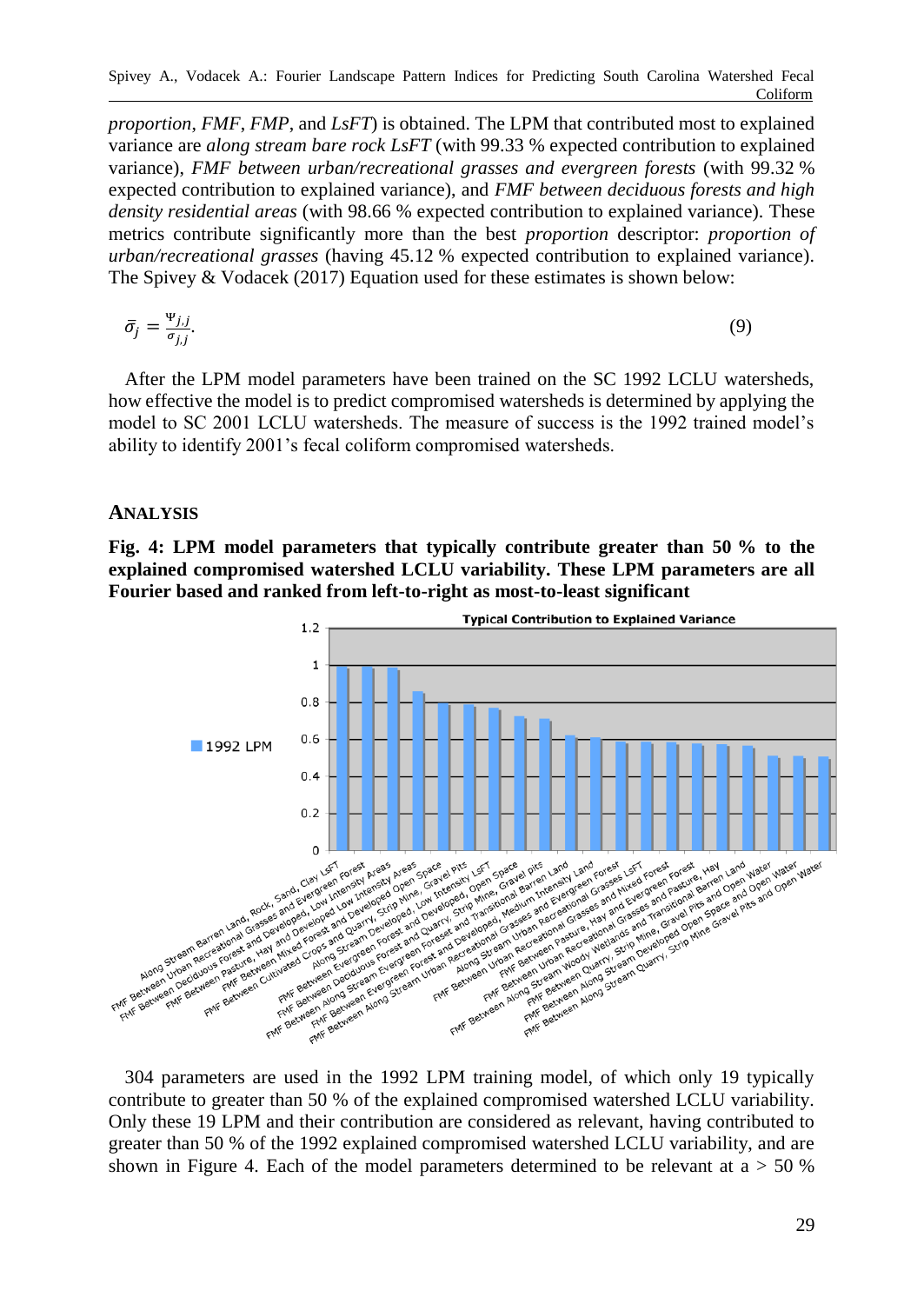significance level for proposed Fourier metrics. The *proportion* LPM used by Smith *et al*., (2001) have typical contributions shown in Figure 5, which correspond to the *proportion* LPM published in their general prediction results. However, these *proportion* LPM are relatively less significant than the proposed Fourier metrics.

**Fig. 5: LPM model parameters of Smith** *et al***., (2001)** *proportion***. These LPM parameters are separated between within-watershed** *proportion* **(blue) and along-stream** *proportion* **(red). They are also based and ranked from left-to-right as most-to-least significant**



Using the average-based Beaulac & Reckhow (1982) model in equation 3, and the generalized LCLU export coefficients, the 1992 model is trained with a 91.72 % accuracy. The 1992 average-based LPM model identified 432 out of 471 fecal coliform compromised watersheds. Using the original Beaulac and Reckhow (1982) model, as was used by Smith *et al.* (2001) (see equation 2), the 1992 LCLU prediction accuracy increases to 93.63 %—identifying 441 out of the 471 fecal coliform compromised watersheds. When applied to the 436 compromised watersheds in 2001 the average-based LPM model identified 81.42 % (355 out of 436) of the fecal coliform compromised watersheds. Both of the vector-based models performed near the same level or better than the original Beaulac *et al*. (1982) model, in training and testing data results. A summary of these model performances and the other modified model predictions are shown in Table 4.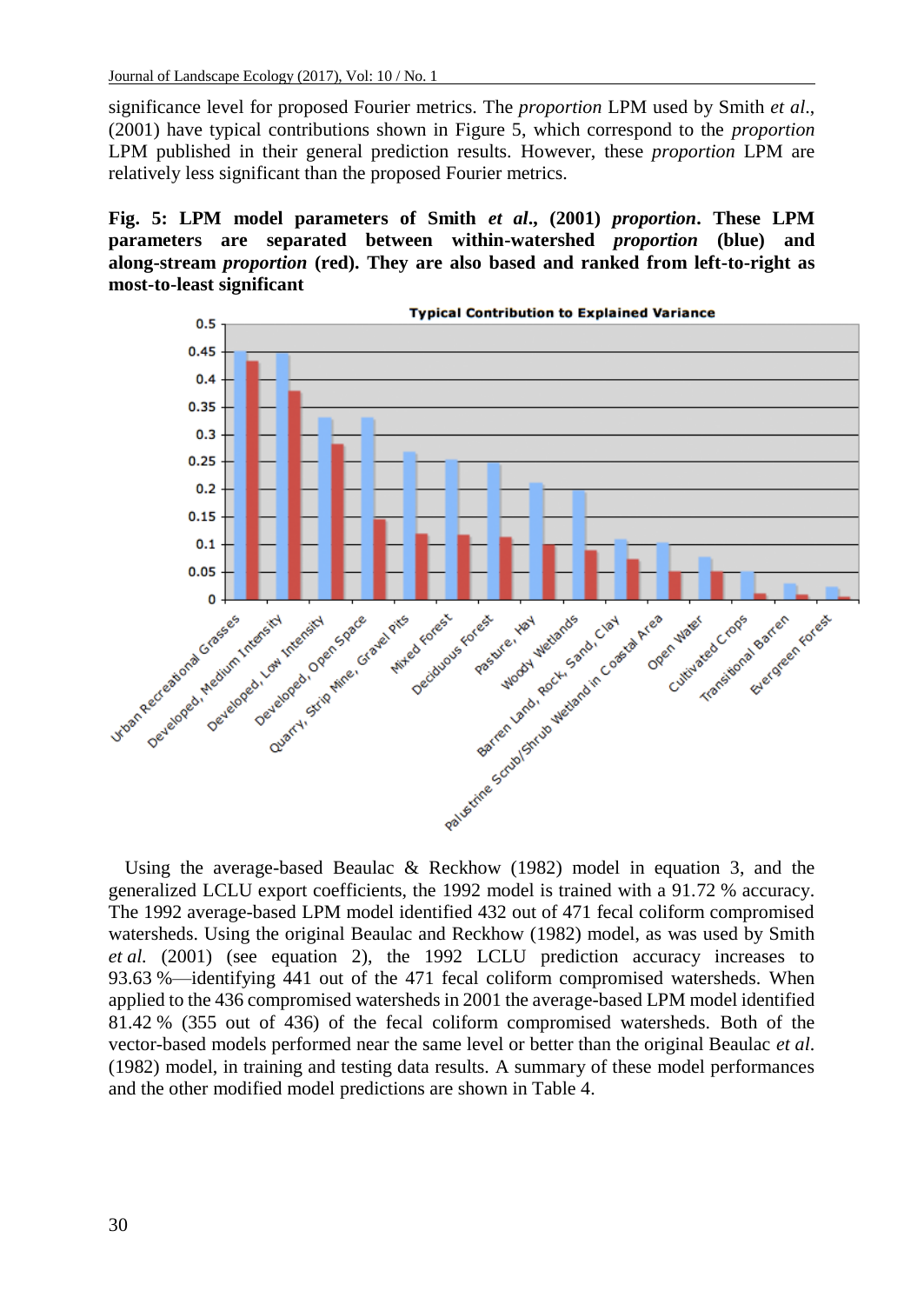|                            | 1992 Training Data Results | 2001 Testing Data Results |
|----------------------------|----------------------------|---------------------------|
| Smith et al., (2001) Model | 93.63%                     | 91.51%                    |
| Average-Based Model        | 91.72%                     | 81.42%                    |
| Similarity-Based Model     | 93.64%                     | 89.22%                    |
| Dissimilarity-Based Model  | 99.36%                     | 98.62%                    |

### **Table 4: Landscape Indicator Model Fecal Coliform Load Prediction**

# **SUMMARY OF THE RELEVANCE OF FOURIER LANDSCAPE PATTERN INDICATORS TO PREDICT FECAL COLIFORM**

The predicted loads for every compromised watershed in 2001 is shown in Figure 6. Figure 6 shows watershed load predictions from the Smith *et al.* (2001) model and the average-based LCLU models. From left to right, the first loads are those where the models disagreed and the later loads are those where the models agreed—the difference between these two is clearly marked by the spiked increase in potential annual nitrogen load. The effects of modulating the Smith *et al*. (2001) model by *m<sup>i</sup>* in equation 3 are to only decrease the potential annual load prediction. This is the effect seen in each vector-based method. No effective variability is introduced by using either of these model modifications, though detection accuracy was increased for the vector-based methods, particularly for the dissimilarity-based method. The gains in prediction were obtained by increasing every predicted watershed load by the same multiplicative constant *m<sup>i</sup>* , pushing the most extreme predictions slightly above the previous Smith *et al.* (2001) model predictions. However, the dissimilarity-based model's performance leads to the interpretation that the type of LCLU connectivity that best explains watershed level, nonpoint source, fecal coliform transport is sparse, not very diverse, and lay in no structured pattern.

Those *proportion* LPM identified by Smith *et al.* (2001) explain the watershed level landscape variability relatively less than the connectivity, Fourier based LPM being proposed. Still though, the order of the type of LCLU that best Indicated the presence of Fecal Coliform was the same (see Figure 5). These 19 connectivity LPM parameter's ability to explain more variability suggests their increased ability to predict nutrient loads. Because the connectivity LPM modified models only decreased or increased predicted loads from the Smith *et al.* (2001) *proportion* LPM model by a multiplicative factor, the likely prediction advantage suggested by the connectivity LPM % explained variability may not have been fully exploited by the models developed here. This suggests that more model development is needed to produce models that leverage the connectivity LPM discriminability.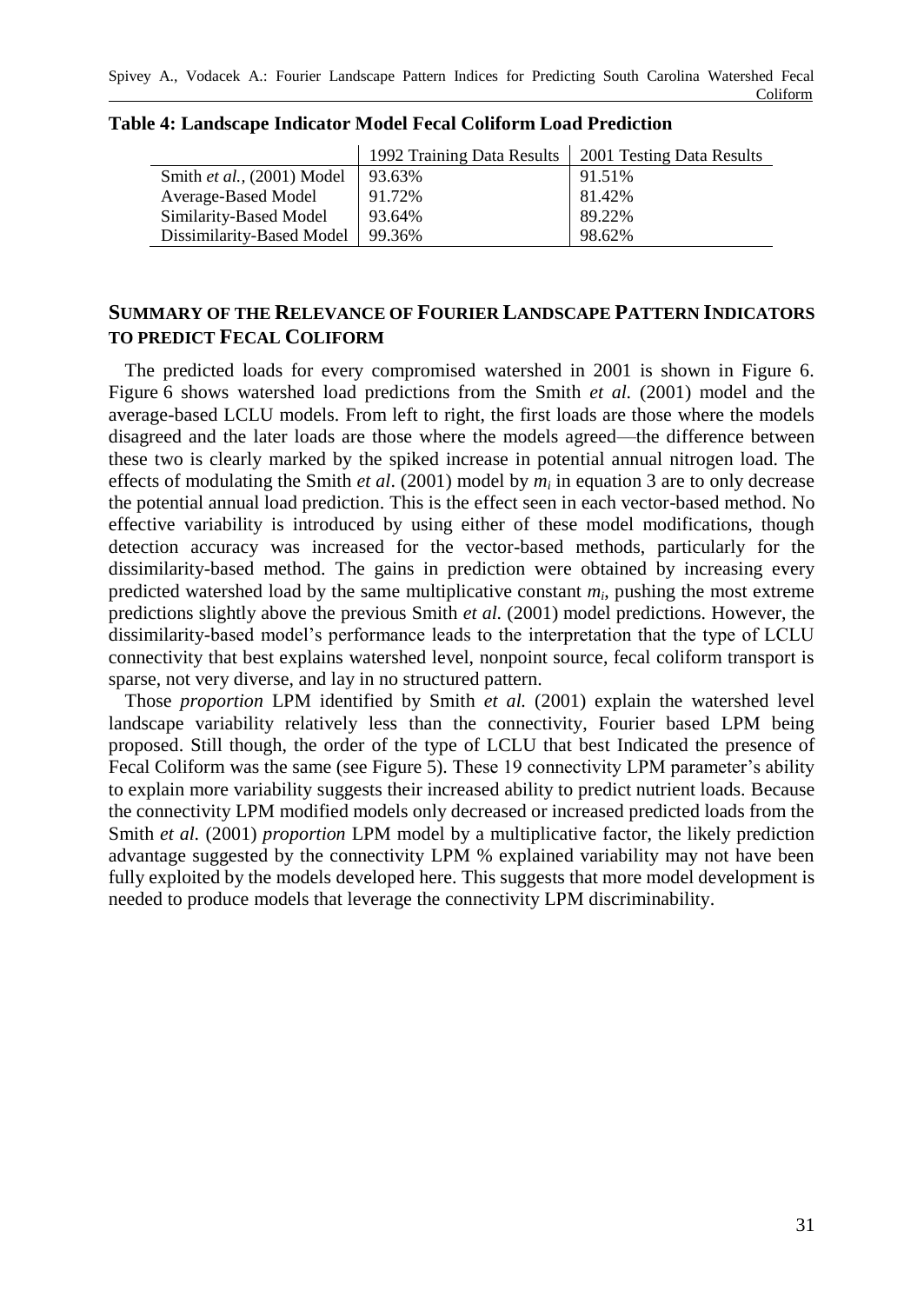

**Fig. 6: Potential nitrogen load predictions of the Smith** *et al.* **(2001) model and the modified average-based model presented here**

Smith et al. 2001 model Modified Smith et al. 2001 model

## **REFERENCES**

Anderson, J.R., Hardy, E.E., Roach, J.T., and R.E. Witmer, (1976). *A land use and land cover classification system for use with remote sensor data*. Geological survey professional paper 964, U.S. Geological Survey, Washington, D.C.

Beaulac, Michael N. & Kenneth H. Reckhow, (1982). An examination of land use – nutrient export relationships. *Water Resources Bulletin*, 18(6):1023-1024, December 1982.

Bondelid, T., Murray, B., Pattanayak, S., Lawrence, D., Yang, Jui-Chen, McCail, B. and D. Gilling, (2001). *Water benefits and co-benefits of greenhouse gas reduction incentives in agriculture and forestry*. Contract 68-01-001, EPA, 2001.

Dorn, T., (2011, August). *Nitrogen sources*, Retrieved August 2011, from: URL http://lancaster.unl.edu/ag/ factsheets/288.pdf.

The Camdus Group, (1998). *Watershed assessment: Reading, Pennsylvania*. Contract 68-C5-0061, U.S. Environmental Protection Agency, 1998.

Yetunde Jeje, (2006). *Export Coefficients for Total Phosphorus, Total Nitrogen and Total Suspended Solids in the Southern Ablerta Region: A Literature Review.* Regional Environmental Management, Alberta Environment, 3rd Floor, Deerfoot Square, 2938 – 11 Street N.E. Calgary, Alberta T2E7L7, 2006.

Jennings, D.B., Jarnigan, S.T. and D.W. Ebert, (2004). A modeling approach for estimating watershed impervious surface area from national land cover data. *Photogrammetric Engineering and Remote Sensing,* 70(11):1295-1307, 2004.

Jones, K.B., Neale, A.C., Nash, M.S., Van Remortel, R.D., Wickham, J.D., Ritters, K.H. and R.V. O'Neill, (2001). Predicting nutrient and sediment loadings to streams form landscape metrics: A multiple watershed study from the United States mid-Atlantic region. *Landscape*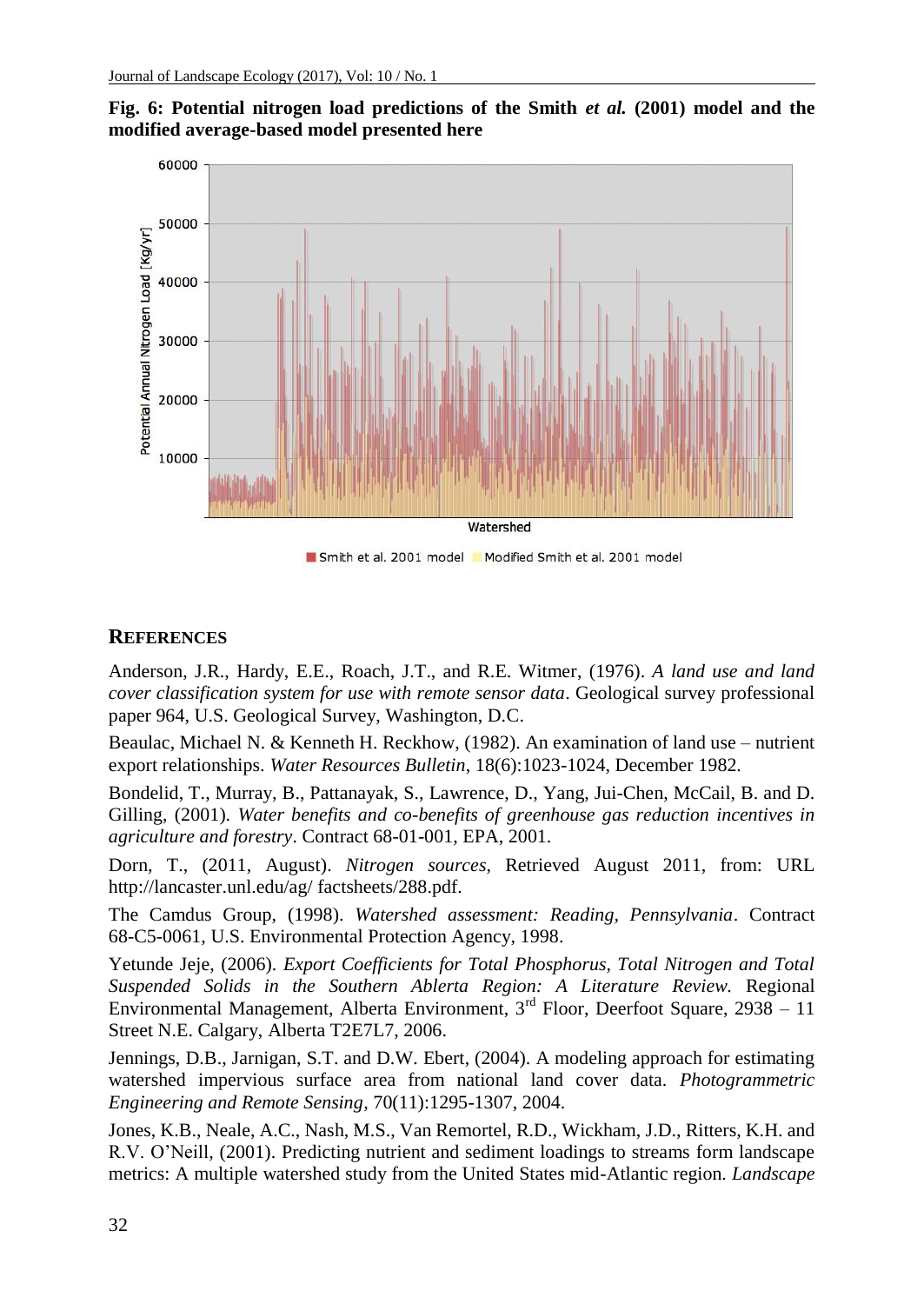*Ecology*, 16:301-312, 2001

Kaushal, S.S., Pace, M.L., Groffman, P.M., Band, L.E., Belt, K.T., Mayer, P.M. and C. Welty, (2010). Land use and climate variability amplify contaminant pulses. *Eos, Transactions, American Geophysical Union,* 91(25):221-222, July 2010.

MDEQ, (2001). *Draft nutrient management plan to total maximum daily load for Flathead Lake, Montana.* Technical report, Montana Department of Environmental Quality, 2001.

S.C. Department of Health and Environmental Control, (1980). *R.61-68, Water Classifications & Standards.* Bureau of Water, 2600 Bull Street, April 2008.

Reckhow, K.H., Beaulac, M.N., and J. Simpson, (1980). *Modeling Phosphorus Loading and Lake Response Under Uncertainty: A Manual and Compilation of Export Coefficients*. EPA, 440/5-08-011 edition, 1980.

Smith, J.H., Wickham, J.D., Norton, D.J., Wade, T.G. and K.B. Jones, (2001). Utilization of landscape indicators to model potential pathogen impaired waters. *Journal of the American Water Resources Association*, 37:1-10, 2001.

Spivey, A., (2011). *Multiple Scale Landscape Pattern Index Interpretation for the Persistent Monitoring of Land-Cover and Land-Use*. Ph.D., Rochester Institute of Technology, 54 Lomb Memorial Drive, May 2011.

Spivey, A. and A., Vodacek, (2017*). Evaluation of multiple scale Fourier landscape pattern indices: Relevance of Fourier landscape indicators to predict fecal coliform*. In Review, 2017.

USEPA, (1976). *Areawide assessment procedures*. Technical Report EPA-600/9-76-014, Municipal Environmental Research Laboratory, 1976.

USEPA, (2002). Polluted runoff (nonpoint source pollution). *National Management Measures to Control Nonpoint Source Pollution from Agriculture,* page 314, 2002.

Vogelmann, J.E., Sohl, T., Cambell, P.V. and D.M. Shaw, (1998a). Regional land cover characterization using landsat thematic mapper data and ancillary data sources. *Environmental Monitoring and Assessment*, 51: 415-428, 1998a.

Vogelman, J.E., Sohl, T. and Howard S.M., (1998b). Regional characterization of land cover using multiple sources of data. *Photogrammetric Engineering and Remote Sensing*, 64(1):45-47, 1998b.

Vogelmann, J.E., Howard S.M., Yang, L., Larson, C.R., Wylie, B.K. and N. Van Driel, (2001). Completion of the 1990s national land cover data set for the conterminous united states from landsat thematic mapper data and ancillary data sources. *Photogrammetric Engineering and Remote Sensing*, 67:650-662, 2001.

Wickham, J.D., Ritters, K.H., O'Neill, R.V., Reckhow, K.H., Wade, T.G. and K.B. Jones, (2000). Land cover as a framework for assessing risk of water pollution. *Journal of American Water Resources Association*, 36(6):1-6, 2000.

Zhu, Z., Yang, L., Stehman, S. and R. Czaplewski, (2000). Designing an accuracy assessment for USGS regional and land cover mapping program. *Photogrammetric Engineering and Remote Sensing,* 66(12):1425-1435, December 2000.

## **Web adress:**

Environmental Protection Agency multi-resolution land characteristics consortium, Retrieved April, 2009, from: URL http://www.epa.gov/mrlc/.